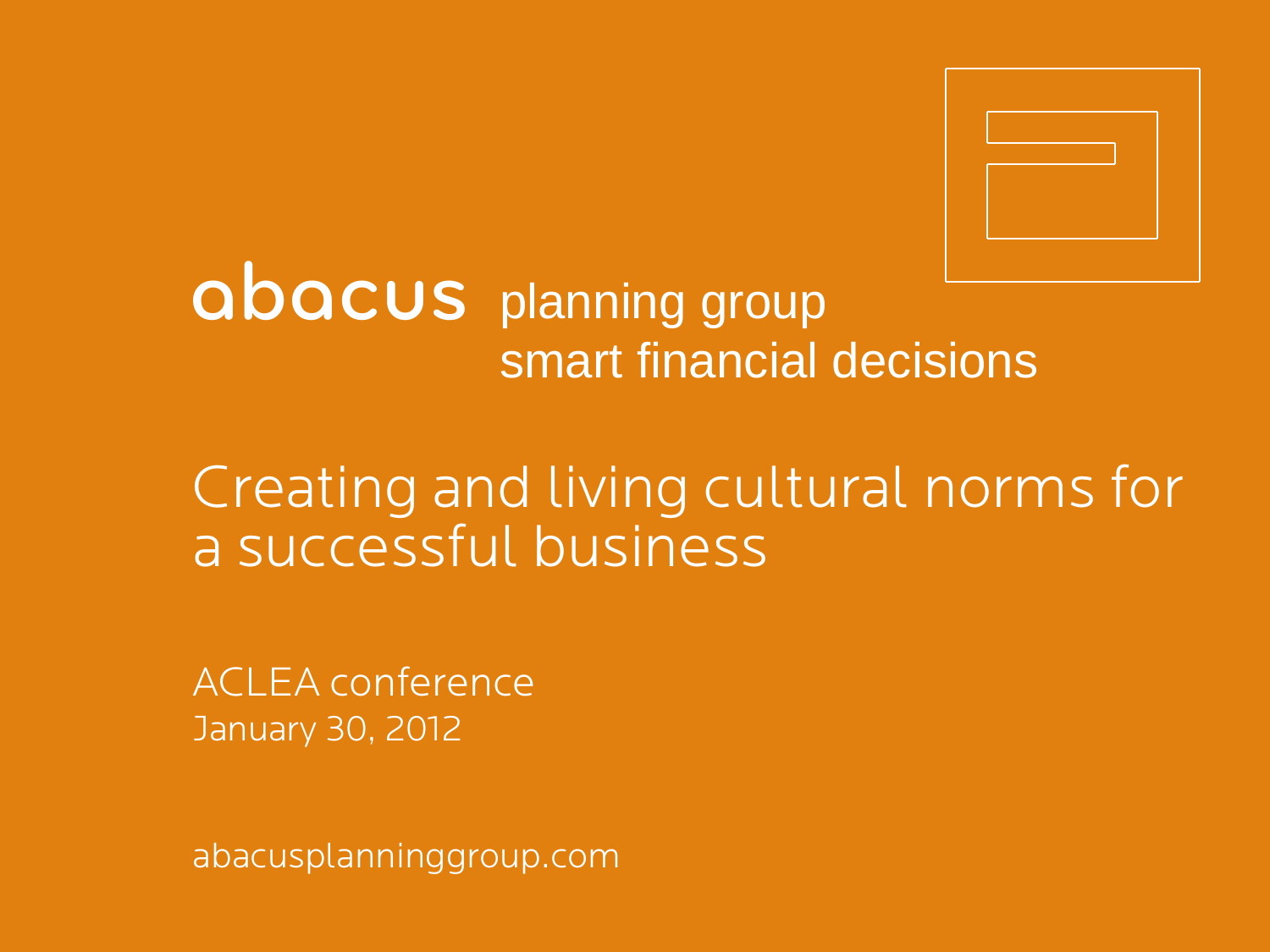

## Cultural Norms

- **同** Why go through the process?
- $\Box$  What are cultural norms.
- **同 Uncovering cultural norms.**
- $\Box$  Creating and formalizing cultural norms.
- $\Box$  The process of instilling cultural norms into the every day routine.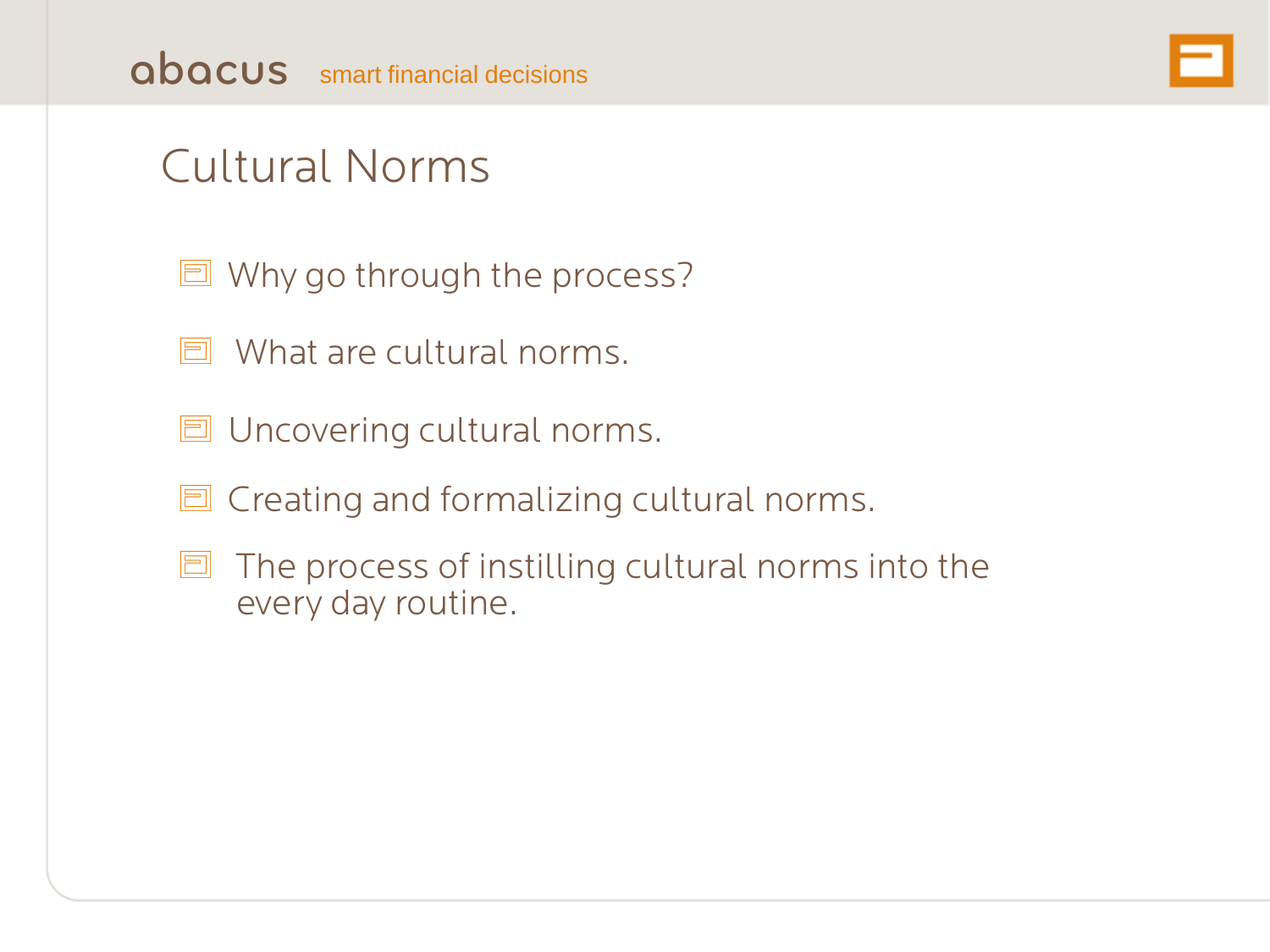#### Why go through the process

- $\Box$  Cultural norms tie together "why" you are in business with "how" you do business.
- Hire and retain employees who are passionate about<br>what you do, and how you work.
- $\Box$  Create energy opposed to time at the office.
- **P** Provide a uniform experience for customers co-workers and allied professionals.
- $\Box$  Get more done with less rules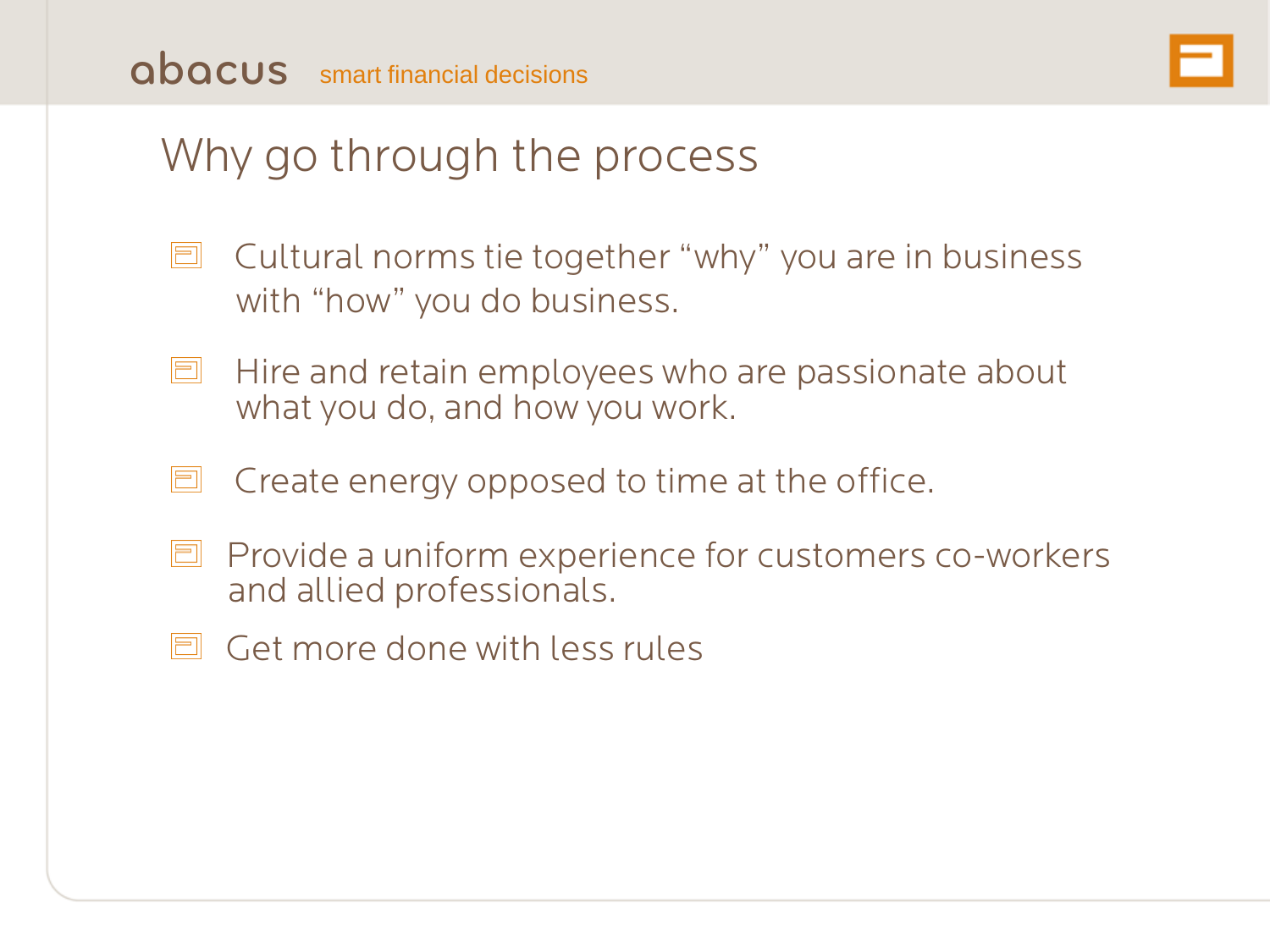#### What are cultural norms

 $\Box$  Culture is the business personality that guides and constrains behavior.

Cultural norms are distinctly different from rules.

**□** You can not drop culture. Culture will survive new management, products, and potentially mergers with other firms.

Culture evolves over periods of time.

 $\Box$  Cultural norms are unique to your firm and should be a reflection of how your firm conducts business. Cultural norms focus on the uniqueness of how you do things.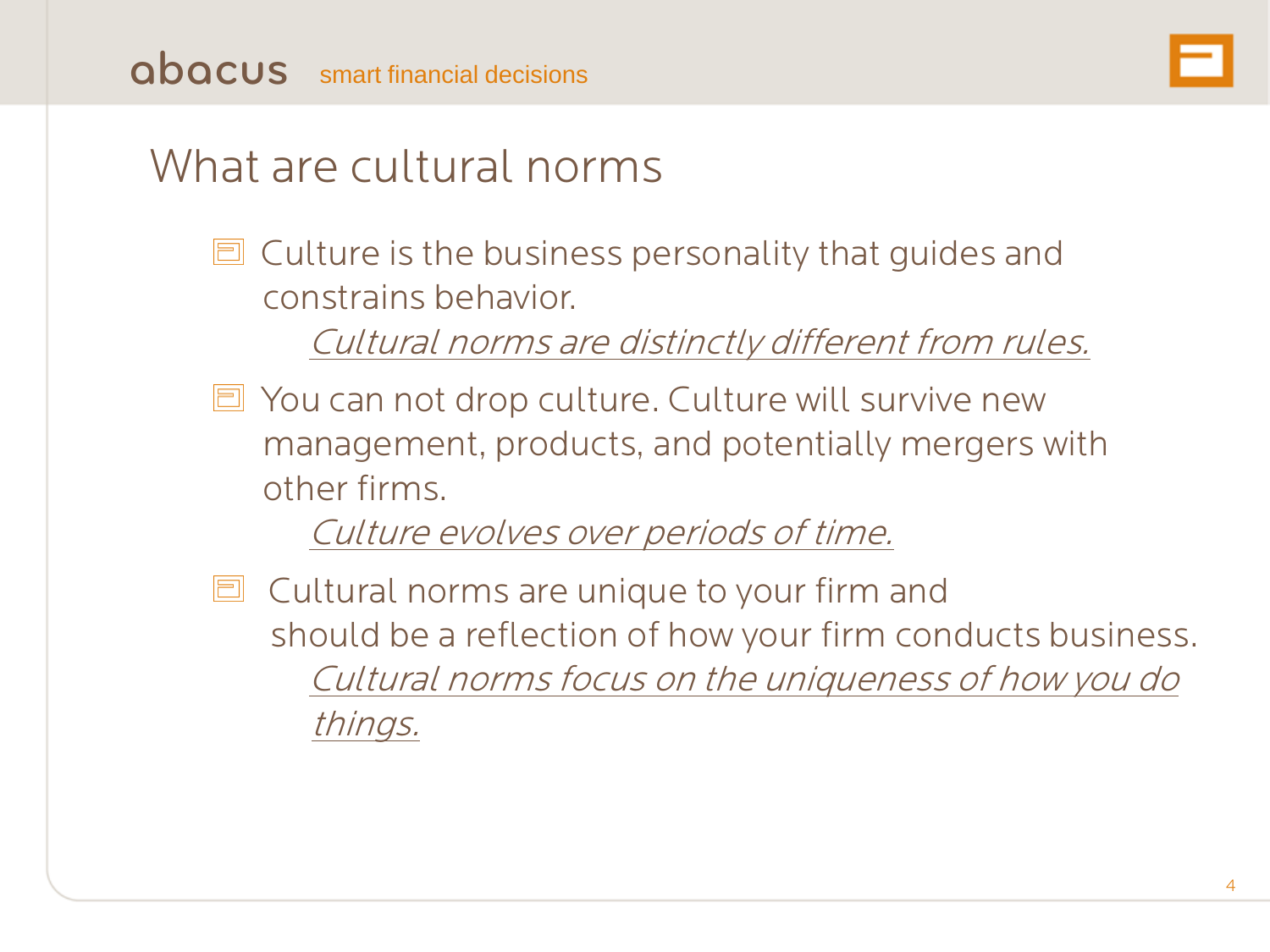

#### Uncovering cultural norms

- Your organization already has cultural norms. It is up to you to<br>strengthen the positive norms and change the negative<br>norms.
- $\Box$  Ask others to talk honestly about what they perceive as accepted behaviors.

Start with asking what is really working well?

This is already being discussed

 $\Box$  Who seems to be accepted and why?  $\Box$  What kinds of behaviors are rewarded? **E** What kinds of behaviors are tolerated? **E** What does management pay close attention to? **E** What types of catalysts bring the organization together? **O** How are decisions made?

 $\Box$  Write down what you see happening around your organization.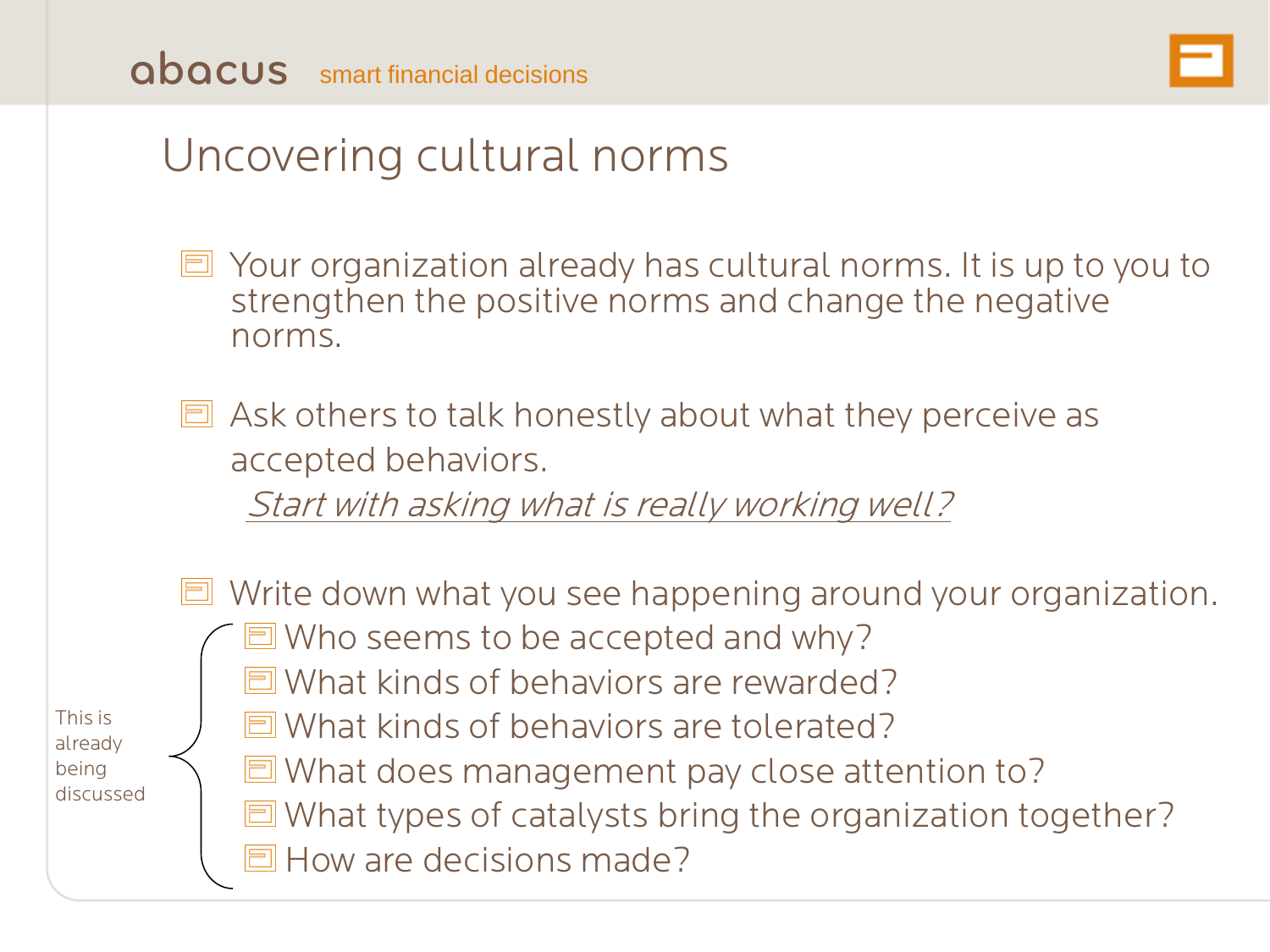## Map of the firm

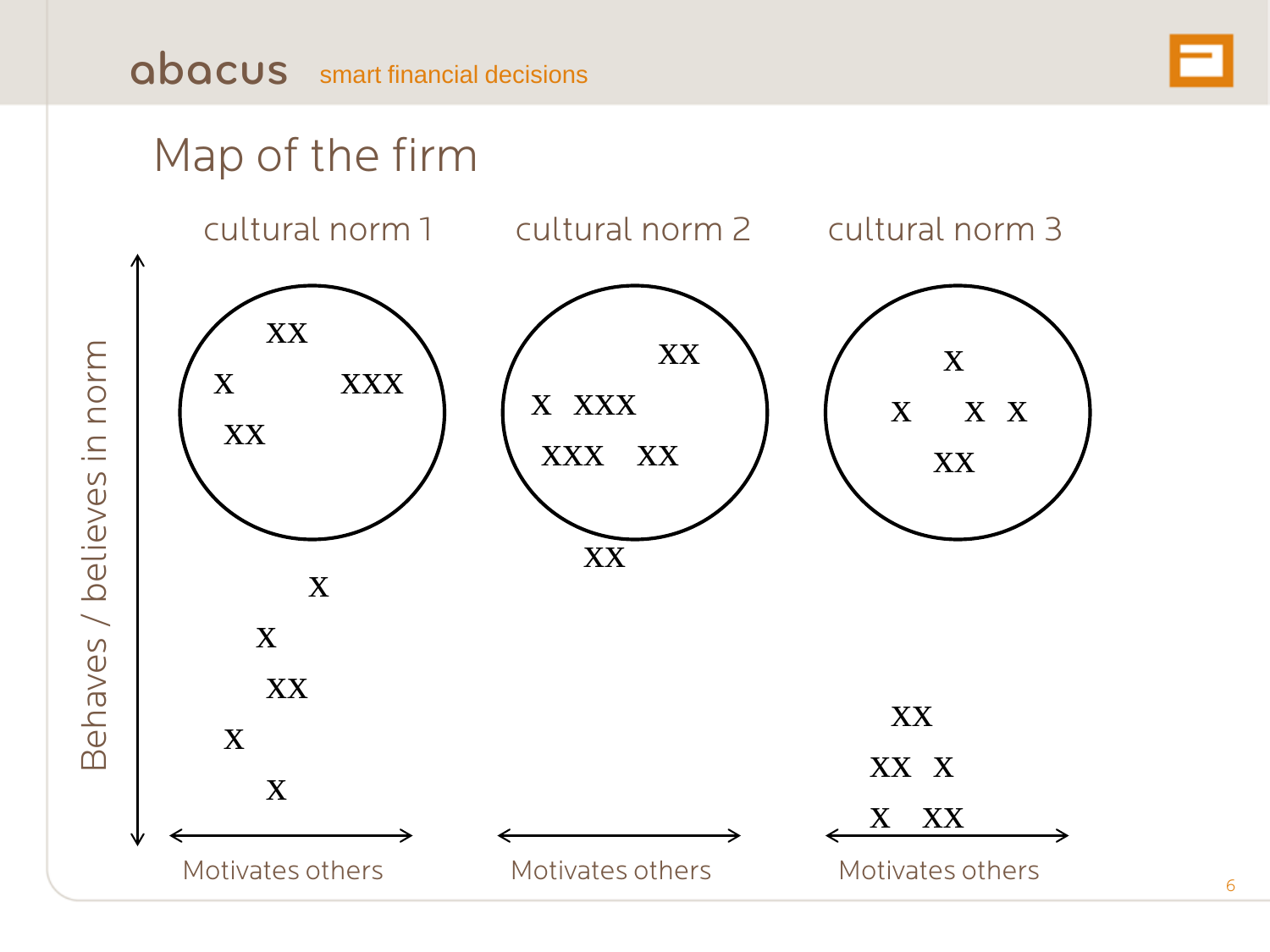

#### Instilling cultural norms

- $\Box$  Find ways to keep the cultural norms front and center.  $\Box$  Cards with the cultural norms  $\Box$  Plaques with the cultural norms
- $\Box$  Put the norms on hiring documents.
- $\Box$  Put the norms on marketing materials.
- $\Box$  Create continuing education options that help reinforce the cultural norms.
- $\Box$  Align incentives to the cultural norms.
	- **Performance reviews**
	- **同 Leadership pipeline**
	- **E** Bonuses
	- **E** Get team members involved in giving compliments based on cultural norms.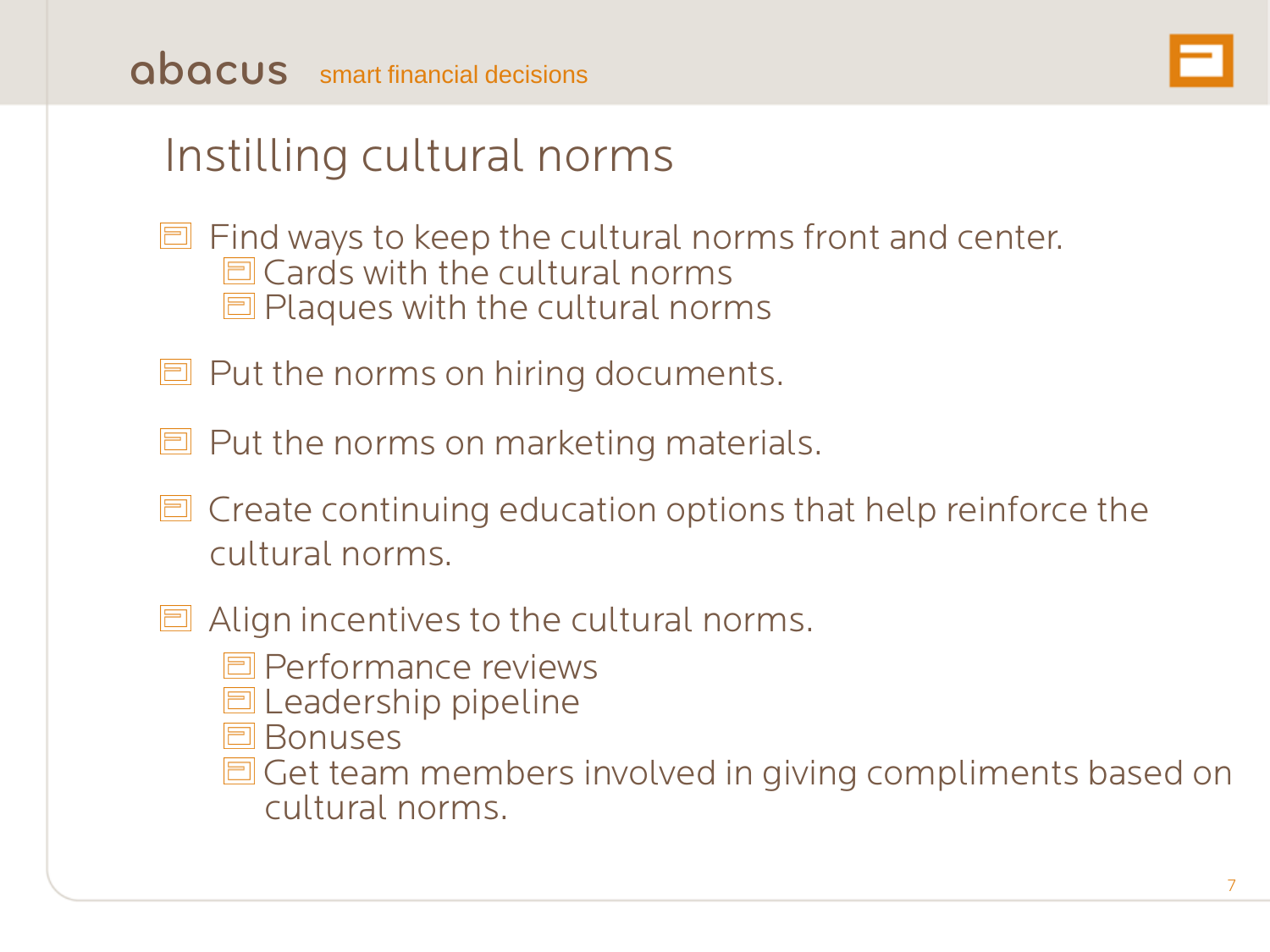#### abacus smart financial decisions



#### Instilling cultural norms The hard part

- **E** All leaders (by title or influence) must live by the norms.<br>Employees will pay close attention to how leaders behave and adapt behaviors accordingly.
- $\Box$  The creation of culture requires time, repetition, and constant awareness.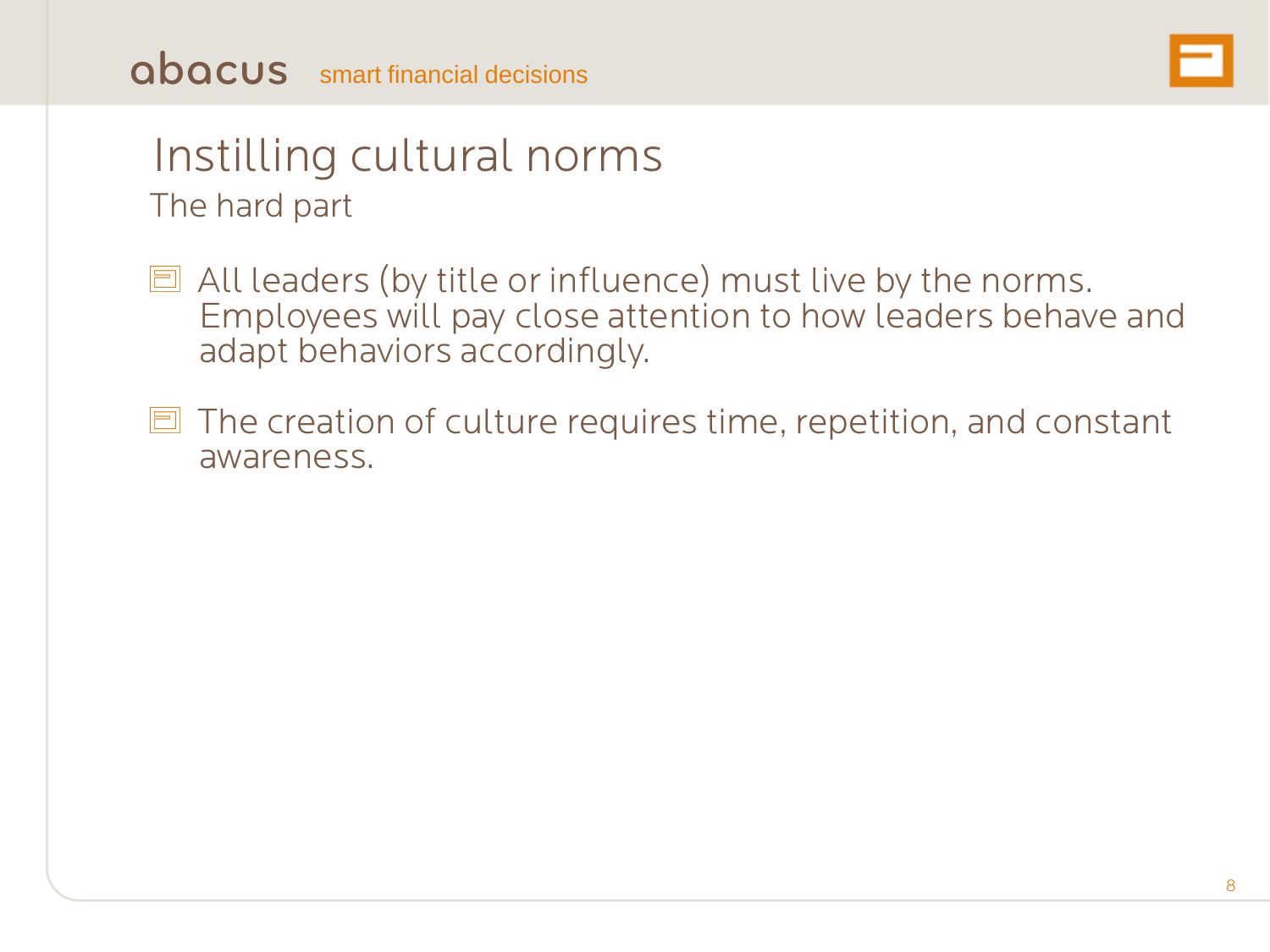#### Resources

Schein, Edgar H. Organizational Culture and Leadership 2nd ed. San Francisco: Jossey-Bass. 1992

Chatman, Jennifer A. & Sandra E. Cha "Leading by Leveraging Culture" Harvard Business Review July, 2003

McNamara, Carter "Organizational Culture "Free management library http://managementhelp.org/organizations/culture.htm

Merchant, Nilofer "Culture Trumps Strategy every Time" Harvard Business Review Blog March 22, 2011 http://blogs.hbr.org/cs/2011/03culture\_trumps\_strategy \_every.html

Simon Sinek TED talk http://www.ted.com/talks/simon\_sinek\_how\_great\_leaders\_inspire\_action.html

Sinek, Simon Start with Why: How Great Leaders Inspire Everyone to Take Action Penguin Books 2009

Collis, David J. & Rukstad Michael "Can You Say What Your Strategy Is?" Harvard Business Review April, 2008

Collins, James C. & Porras, Jerry I. "Building your company's Vision" Harvard Business Review Sept-Oct 1996

Hammond, Sue A. The Thin Book of Appreciative Inquiry 2<sup>nd</sup> ed. Bend OR: Thin Book Publishing Co. 1998

Heath, Chip & Dan Heath Made to Stick Why some Ideas Survive and Others Die Random House 2008